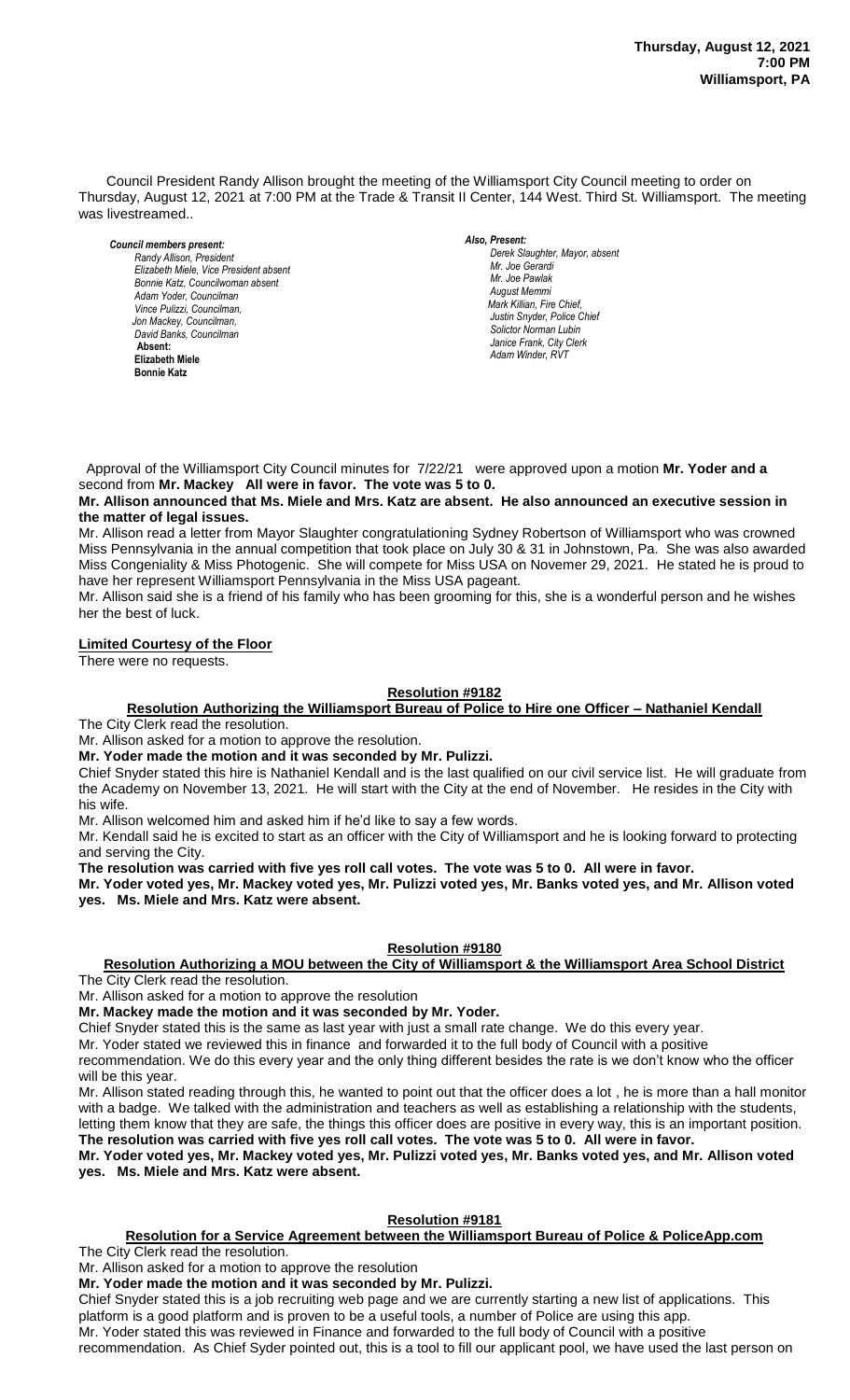our last list. This comes as no cost to us, it is like Indeed.com. He had a question on reserve the right to charge in future.

Chief Snyder answer was inaudible…….but no charge to the City.

Mr. Yoder stated the police dept is currently going through and putting a plan together for the next few years, …. Inaubile….. lot of good discussion in Finance.

Mr. Allison asked if there were other questions.

**The resolution was carried with five yes roll call votes. The vote was 5 to 0. All were in favor.**

**Mr. Yoder voted yes, Mr. Mackey voted yes, Mr. Pulizzi voted yes, Mr. Banks voted yes, and Mr. Allison voted yes. Ms. Miele and Mrs. Katz were absent.**

## **Demolition 338 Court St. (former Don Waltman Meats & Deli**

Mr. Gerardi stated this request is located in CBD. It was used as a deli store, the new owner will put an addition on the back side of the building or a courtyard. It will come back to Council for a certificateness of appropriateness. Mr. Allison asked for a motion and second.

**Mr. Pulizzi made the motion and it was seconded by Mr. Yoder.**

**The certificates of appropriateness were carried with five yes roll call votes. The vote was 5 to 0. All were in favor.**

#### **Mr. Yoder voted yes, Mr. Mackey voted yes, Mr. Pulizzi voted yes, Mr. Banks voted yes, and Mr. Allison voted yes. Ms. Miele and Mrs. Katz were absent.**

Mr. Allison announced that we have a new format for these certificates, it is a cleaner version and more detail. He thanked Chelesa Blair and Skip Memmi for working on this.

## **Certificates of Appropriateness – HARB**

Item 1. Green Trees Development (Chad Lomison)

915 Vine Avenue

- A. Strip the existing paint
- B. Repaint the building properly. Color codes are Sherwin-Williams. Main body- Highland Grey HGSW2444 Window trim- Creamed White HGSW4042 Remaining trim- Black Stone HGSW3371
- Item 2. Green Trees Development (Chad Lomison)
- 922 Vine Avenue
	- A. Demolish current brick garage structure. **- TABLED**
- Item 3. Green Trees Developments (Chad Lomison)
- 930-932 Vine Avenue
	- A. Replace 36 windows **- TABLED**
	- B. Remove aluminum siding
	- C. Install pre-painted 7" PVC clapboard
	- D. Install PVC window trim
	- E. Paint wood accents
	- F. Stain wood doors
		- Paint colors will be finalized via communication between HARB members and Green Trees.

### Item 4. Cindy Pardee/Weightman Block Associates

- 770 West 4<sup>th</sup> Street
	- A. Remove existing shingles from the penthouse roofs of Area J and H
	- B. Install new GAF Timberline High Definition Premium Architectural Shingles with same/similar shingles. Color Charcoal.
- Item 5. Jefferson and Debralee Porter
- 329 Maynard Street
	- A. Replace existing metal storm windows, which are in poor condition, with new storm windows on the first and second floors of the south, west, and north facades
	- #L201 Brown Larson Double Track Storm Windows with double strength glass and half screens
- Item 6. Arlington Valley Properties LLC (Charles Werst)

633 Grace Street

- A. Repair front porch floor joist and any rotted porch floor
- B. Rebuild porch banisters on three (3) sides to match originals
- C. Remove 15ft tongue and groove and install new tongue and groove to match original
- D. Add turned balusters and top trim board
- E. Replace front corner post
- F. Repaint deck grey (currently grey)
- Mr. Allison asked why certain items were tabled.

Mr. Memmi answered that they need to revisit those items and come up with some other plans before they approve the ones that were tabled.

Mr. Allison asked for a motion to approve the HARB certificates.

**Mr. Yoder made the motion and it was seconded by Mr. Pulizzi.**

**The certificates were approved with five yes roll call votes. The vote was 5 to 0. All were in favor.**

**Mr. Yoder voted yes, Mr. Mackey voted yes, Mr. Pulizzi voted yes, Mr. Banks voted yes, and Mr. Allison voted yes. Ms. Miele and Mrs. Katz were absent.**

Accept for filing:

Finance Committee Minutes 07/20/21

Public Safety Minutes 07/20/21, 05/25/21

Public Works Minutes 05/25/21, 06/08/21. 07/20/21

- ERC Minutes 05/28/21 & 07/23/21
- Controller's Report 5/31/21
- Williamsport Municipal Water & Sanitary Authority Minutes 07/23/21
- Williamsport Codes Report June 2021
- Mr. Allison stated that the Codes Report was very helpful and detailed and Mr. Gerardi did a nice job on them.
- Mr. Allison asked for a motion at accept these for filing.
- **Mr. Pulizzi made the motion and it was seconded by Mr. Mackey**